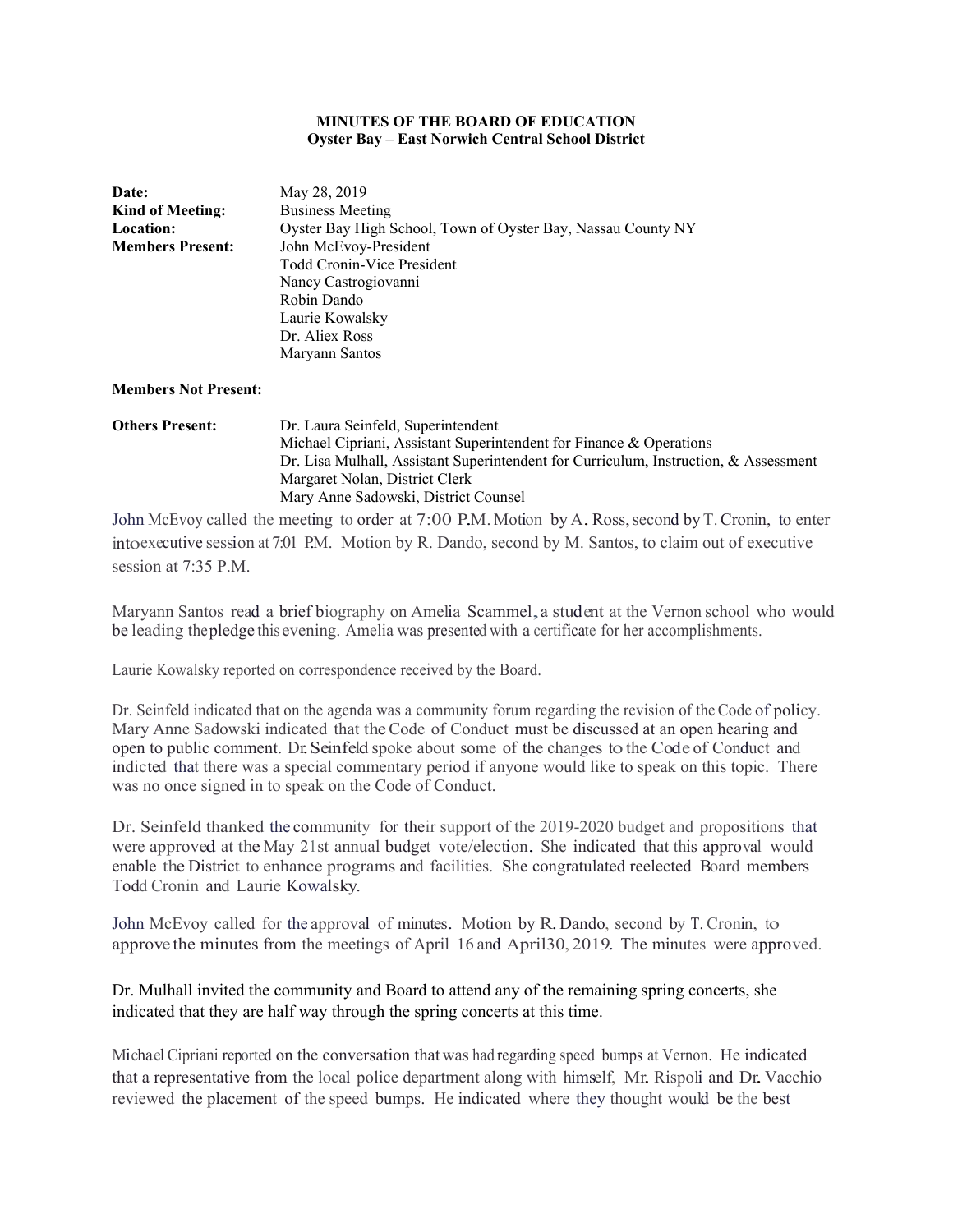placement. There was a suggestion that on the North side of the building there would not be a need for the bollards, as originally discussed, due to the installment of the speed bumps. He indicated they are hoping the speed bumps would be installed by the end of the summer.

There was no one signed in to speak on non-agenda items.

Motion by T. Cronin, second by A. Ross, to approve the following:

# **IX PERSONNEL ACTIONS**

A Professional Personnel

RESOLVED, upon the recommendation of the Superintendent of Schools, the Board of Education of the Oyster Bay-East Norwich Central School District hereby approves the following *Professional Personnel and Civil Service Personnel* Resolutions as listed:

| 1.        | <b>RETIREMENT RESIGNATION</b>               |                                                         |                                  |
|-----------|---------------------------------------------|---------------------------------------------------------|----------------------------------|
| 1.1       | <b>HEIDI GROSS</b>                          | Position:                                               | <b>Science Teacher</b>           |
|           |                                             | Assigned to:                                            | Oyster Bay High School           |
|           |                                             | Effective:                                              | 6/30/19                          |
|           |                                             |                                                         |                                  |
| 2.<br>2.1 | <b>APPOINTMENTS</b><br><b>MERIDI ALONGI</b> | Position:                                               |                                  |
|           |                                             | Status:                                                 | <b>Elementary Teacher</b>        |
|           |                                             | Effective:                                              | Probationary<br>$9/3/19*$        |
|           |                                             |                                                         |                                  |
|           |                                             | $1st$ year of a 3-year probation period<br>Period Date: |                                  |
|           |                                             |                                                         | 2019-2020 School Year            |
|           |                                             | Certification:                                          | Initial – English Language Arts  |
|           |                                             |                                                         | $7-12$ , Pending – Grades 5-6    |
|           |                                             |                                                         | Extension                        |
|           |                                             | Salary:                                                 | \$68,859, MA, Step 1             |
|           |                                             | Assigned to:                                            | Vernon School                    |
|           |                                             | Replacing:                                              | M. Samuels (retired)             |
| 2.2       | <b>JOHN SCHMIDT</b>                         | Position:                                               | <b>Resident Substitute</b>       |
|           |                                             | Status:                                                 | 5 days per week                  |
|           |                                             | Effective:                                              | 5/16/19                          |
|           |                                             | Period Date:                                            | 2018-2019 School Year            |
|           |                                             | Certification:                                          | Initial – Physical Education $&$ |
|           |                                             |                                                         | Health                           |
|           |                                             | Salary:                                                 | \$125.00/per day                 |
|           |                                             | Assigned to:                                            | Oyster Bay High School           |
|           |                                             | Replacing:                                              | <b>Brandon Brooker</b>           |
| 2.3       | <b>LEAH HEHN</b>                            | Position:                                               | Teacher Assistant                |
|           |                                             | Status:                                                 | 5.5 hours per day                |
|           |                                             | Effective:                                              | 5/6/19                           |
|           |                                             | Period Date:                                            | 2018-2019 School Year            |
|           |                                             | Certification:                                          | Teaching Assistant, Level I      |
|           |                                             | Salary:                                                 | \$26.25 per hour                 |
|           |                                             | Assigned to:                                            | Vernon School                    |
|           |                                             | Replacing:                                              | New (student #101060000)         |
|           |                                             |                                                         |                                  |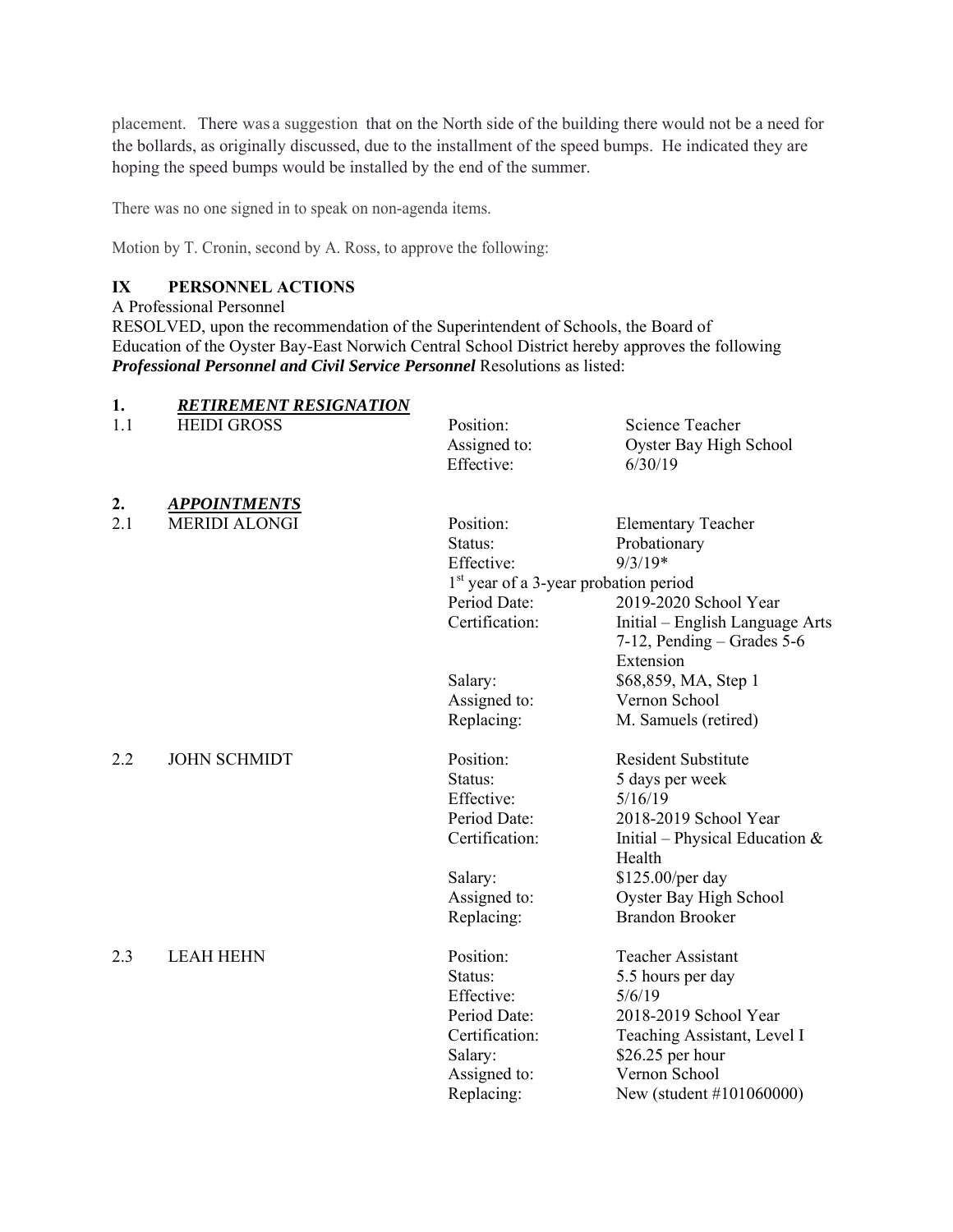| 2.4 | <b>JOHN LAMARCA</b>                           | Position:<br>Status:<br>Effective:<br>Period Date:<br>Certification:<br>Salary:<br>Assigned to:<br>Replacing: | Teacher Assistant<br>5.5 hours per day<br>5/20/19<br>2018-2019 School Year<br>Teaching Assistant, Level I<br>\$26.25 per hour<br>Roosevelt School<br>New (student #363623654) |
|-----|-----------------------------------------------|---------------------------------------------------------------------------------------------------------------|-------------------------------------------------------------------------------------------------------------------------------------------------------------------------------|
| 2.5 | <b>JENNY ALVARADO</b>                         | Position:<br>Status:<br>Period Date:<br>Salary:                                                               | Home Instruction<br>Illness (student $\#363624121$ )<br>$5/22/19 - 6/26/19$<br>\$78.56 per hr 2 hrs per week                                                                  |
| 2.6 | <b>CARLA PIMENTEL</b>                         | Position:<br>Effective:<br>Period Date:<br>Salary:<br>Assigned to:                                            | Mentor Coordinator<br>July 1, 2019<br>2019-2020 School Year<br>\$5,000<br>District                                                                                            |
| 2.7 | <b>EXTENDED SCHOOL YEAR</b><br><b>PROGRAM</b> | Positions:<br>Effective:                                                                                      | Instructors, Teacher<br>Assistants, Nurse, Therapist &<br>Behaviorist<br>July 8, 2019                                                                                         |
|     |                                               | Period Date:                                                                                                  | $7/8/19 - 8/16/19$                                                                                                                                                            |
|     |                                               | Status:                                                                                                       | <b>IEP</b> Mandated                                                                                                                                                           |
|     |                                               | Salary:                                                                                                       | According to the Agreement                                                                                                                                                    |

 Substitutes-all special education teachers, teaching assistants & nurses presently employed by the OBENCSD.

between the OBENCSD and the OBENTA.

| 2.8 | SUMMER CPSE/CSE PERSONNEL Positions: |                                  | All Special Education Personnel,<br>Psychologists, Speech Therapists,<br>Social Workers & General Education<br>Teachers currently employed. |
|-----|--------------------------------------|----------------------------------|---------------------------------------------------------------------------------------------------------------------------------------------|
|     |                                      | Status:<br>Effective:<br>Salary: | CSE & CPSE Summer Meetings<br>Summer 2019<br>\$78.56 per hour/on call                                                                       |
| 2.9 | EXTRA CURRICULAR ADVISOR             | Effective:<br>Status:<br>Salary: | 2018-2019 School Year<br>High School<br>According to the Agreement<br>between the OBENCSD and the OBENTA.                                   |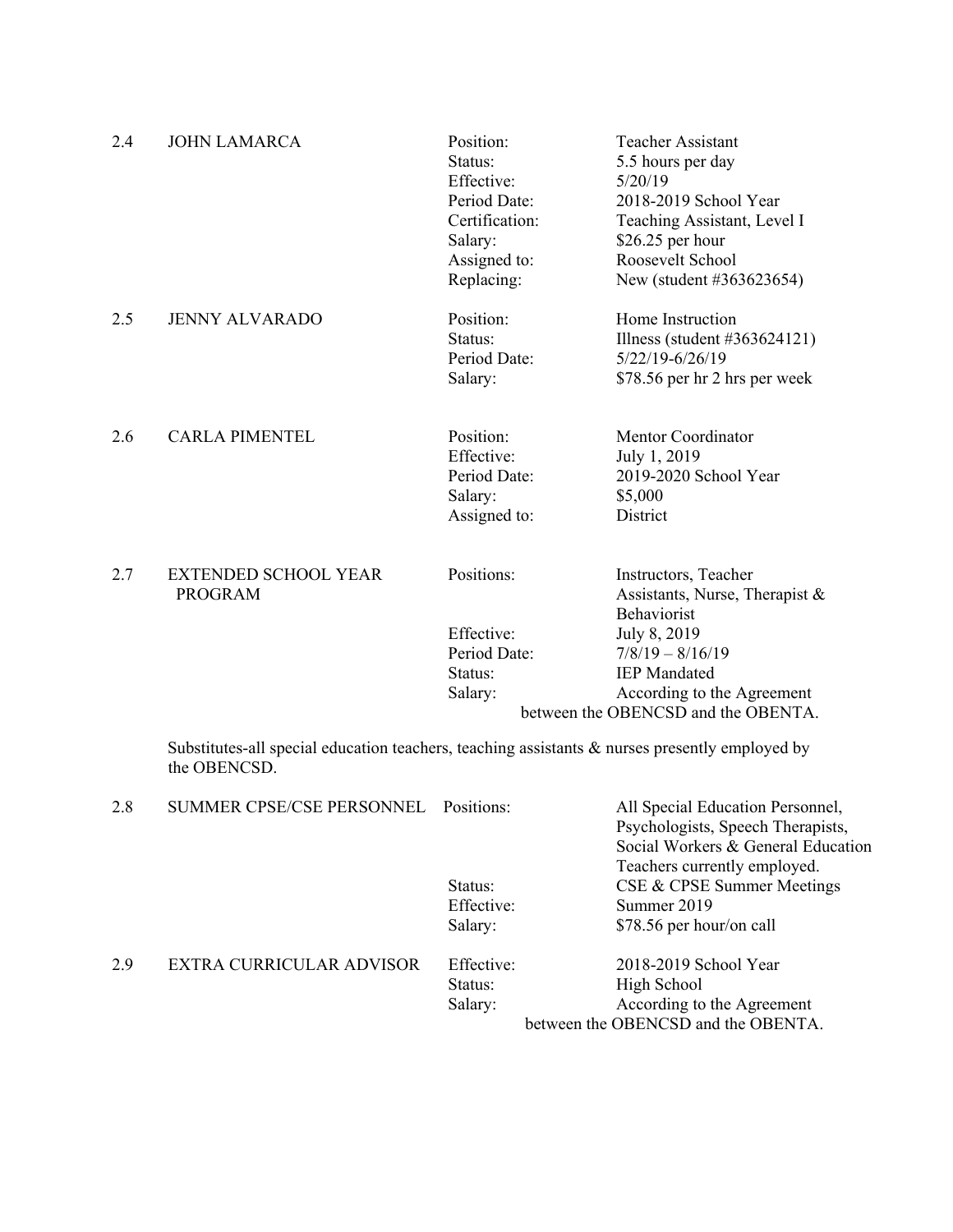\*In order to be granted tenure, a classroom teacher or building principal must have received composite or overall annual professional performance review ("APPR") ratings pursuant to Education Law §3012-c and/or 3012-d of either "effective" or "highly effective" in at least three ("3") of the four ("4") preceding years and, if the classroom teacher or building principal receives an "ineffective" composite or overall APPR rating in the final year of the probationary period, he or she shall not be eligible for tenure at that time.

**B)** Non-Teaching

| 1.  | <b>RETIREMENT RESIGNATION</b> |              |                                |
|-----|-------------------------------|--------------|--------------------------------|
| 1.1 | PEDRO DIEZ                    | Position:    | Custodian                      |
|     |                               | Assigned to: | Oyster Bay High School         |
|     |                               | Replacing:   | 6/30/19                        |
| 2.  | <b>APPOINTMENTS</b>           |              |                                |
| 2.1 | <b>MICHAEL RISPOLI</b>        | Position:    | Head Custodian                 |
|     |                               | Status:      | Permanent                      |
|     |                               | Effective:   | 7/1/19                         |
|     |                               | Salary:      | \$87,855                       |
|     |                               | Assigned to: | Oyster Bay High School         |
|     |                               | Replacing:   | S. Lyle (retired)              |
| 2.2 | <b>WAYNE PLACELLA</b>         | Position:    | Head Custodian                 |
|     |                               | Status:      | Permanent                      |
|     |                               | Effective:   | 7/1/19                         |
|     |                               | Salary:      | \$85,076                       |
|     |                               | Assigned to: | Vernon School                  |
|     |                               | Replacing:   | M. Rispoli (moved to HS)       |
| 2.3 | <b>ANTHONY TESTA</b>          | Position:    | Head Custodian                 |
|     |                               | Status:      | Probationary                   |
|     |                               | Effective:   | 7/1/19                         |
|     |                               | Salary:      | \$83,060                       |
|     |                               | Assigned to: | Roosevelt School               |
|     |                               | Replacing:   | W. Placella (moved to Vernon)  |
| 2.4 | <b>ANNE DODGE</b>             | Position:    | Monitor                        |
|     |                               | Status:      | 5.5 hrs day                    |
|     |                               | Effective:   | 5/29/19                        |
|     |                               | Period Date: | 2018-2019 School Year          |
|     |                               | Salary:      | $$14.00$ per hour              |
|     |                               | Assigned to: | Roosevelt School               |
|     |                               | Replacing:   | New (student #363623230)       |
| 2.5 | <b>DIANE HANNAH</b>           | Position:    | Training/Buildings and Grounds |
|     |                               | Effective:   | 7/1/19                         |
|     |                               | Salary:      | Hourly rate of pay             |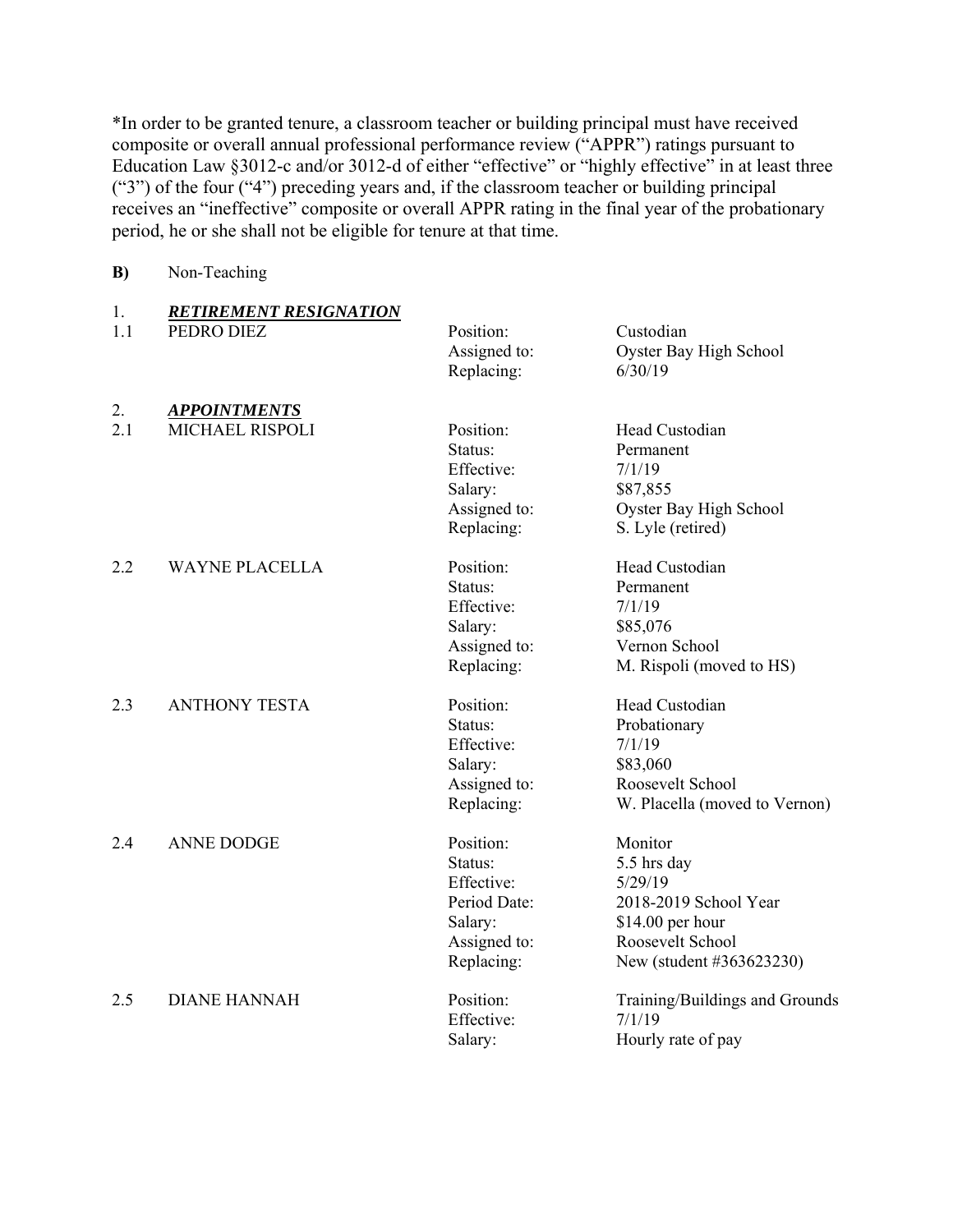| 2.6 | <b>SCOTT LYLE</b> | Position:  | Training/OBHS Head Custodian |
|-----|-------------------|------------|------------------------------|
|     |                   | Effective: | 7/1/19                       |
|     |                   | Salary:    | Hourly rate of pay           |

*Discussion: Motion by R. Dando, second by T. Cronin, to amend the agenda to TABLE ITEMS 2.5 and 2.6 in section, B – Non teaching, from the consent personnel agenda. Motion unanimously carried.* 

Robin Dando asked a question on item 2.1 and the probationary period. Dr. Seinfeld spoke on her past work in the Oyster Bay School District.

Maryann Santos asked a question on item 2.6, mentor coordinator. Dr. Mulhall explained a little about mentoring and indicated that this was a state mandate.

Motion unanimously carried to approve remaining personnel items in consent agenda.

Motion by L. Kowalsky, second by M. Santos, to approve the following:

#### **X BUDGET ADOPTION**

#### **CERTIFICATION OF 2019-20 BUDGET VOTE**

RESOLVED, the Board of Education certifies the tallies of the annual meeting as recorded by the District Clerk dated May 21, 2019.

| Proposition $#1$ – Budget |                                                            |     |                |     |
|---------------------------|------------------------------------------------------------|-----|----------------|-----|
| Yes 658                   |                                                            |     | No.            | 230 |
|                           | Proposition #2 - Expenditure of Technology Capital Reserve |     |                |     |
| Yes.                      | 667                                                        |     | N <sub>0</sub> | 206 |
|                           | Proposition $#3$ – Expenditure of Capital Reserve Funds    |     |                |     |
| Yes 684                   |                                                            |     | No             | 209 |
|                           | Proposition #4 – New Turf Field at James H. Vernon School  |     |                |     |
| Yes                       | 598                                                        |     | N <sub>0</sub> | 290 |
|                           | Proposition $#5$ – Public Library Budget                   |     |                |     |
| Yes 706                   |                                                            |     | No             | 191 |
|                           | Vote for Member of Board of Education (One Four-Year Term) |     |                |     |
|                           | Laurie Kowalsky                                            | 644 |                |     |
| <b>Todd Cronin</b>        |                                                            | 610 |                |     |
|                           | Vote for Member of Library Board (One Five-Year Term)      |     |                |     |
| Kristen Rojas             |                                                            | 730 |                |     |

Motion unanimously carried.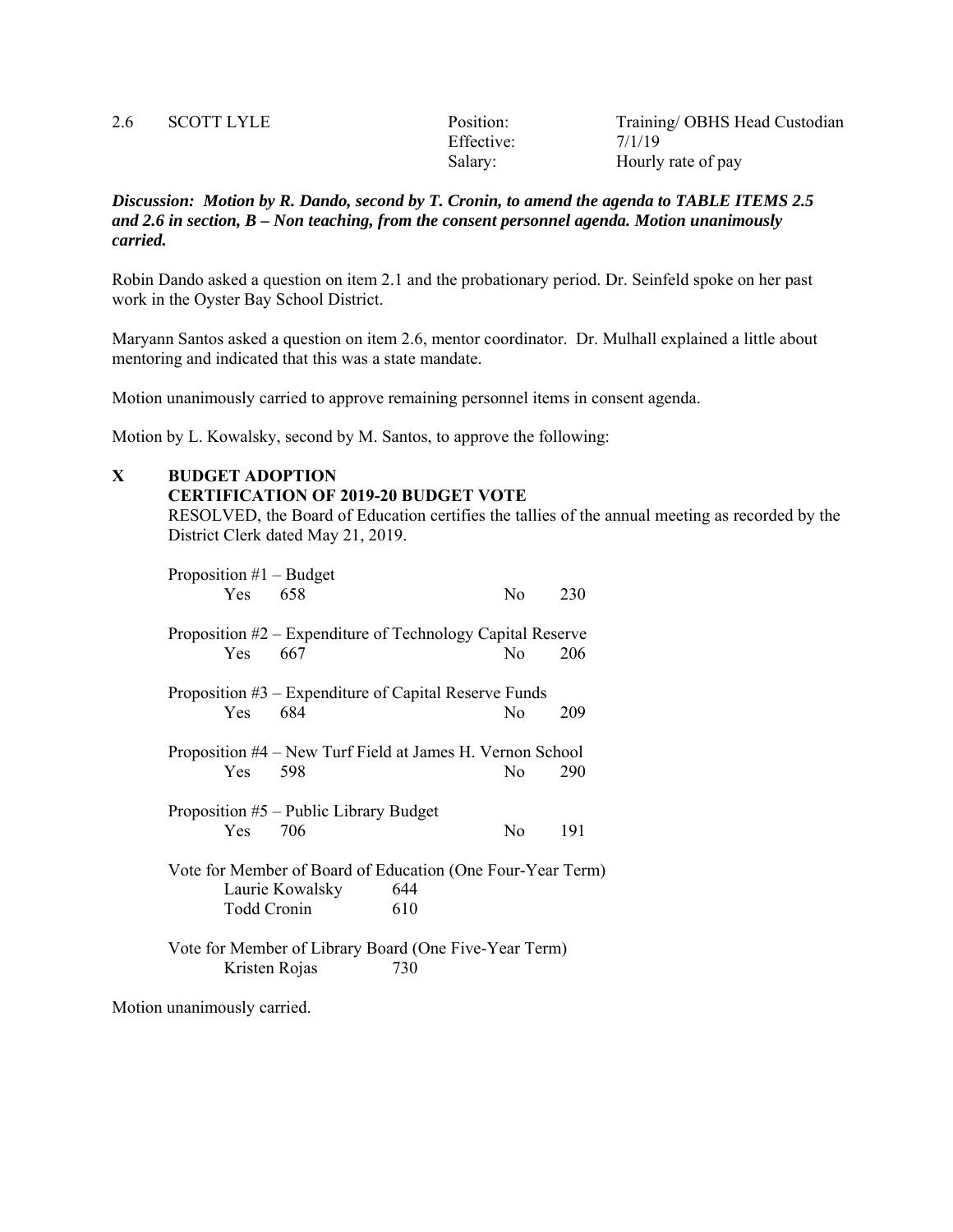Motion by R. Dando, second by L. Kowalsky, to approve the following:

# **XI BUSINESS ACTIONS**

RESOLVED, upon the recommendation of the Superintendent of Schools, the Board of Education of the Oyster Bay-East Norwich Central School District hereby approves the following *Business* Resolutions as listed:

### **A) TREASURER'S REPORT**

RESOLVED, upon the recommendation of the Superintendent of Schools, the Board of Education accepts the Treasurer's Report as submitted April, 2019.

## **B) ACCEPTANCE OF WARRANT**

The Board of Education hereby accepts the Warrant of Schedules and Claims as presented by the Internal Claims Auditor to the Treasurer for the month of April, 2019.

## **C) TRANSFER OF FUNDS**

RESOLVED, upon the recommendation of the Superintendent of Schools, the Board of Education approves the following budget transfers: Transaction #3405-3428.

## **D) EXTRA CLASSROOM ACTIVITY FUNDS**

RESOLVED, upon the recommendation of the Superintendent of Schools, the Board of Education accepts the report of the Extra Classroom Activity Funds as submitted for April, 2019.

Motion unanimously carried.

Motion by R. Dando, second by N. Castrogiovanni, to approve the following:

### **XII SPECIAL SERVICES**

RESOLVED, upon the recommendation of the Superintendent of Schools, the Board of Education of the Oyster Bay-East Norwich Central School District hereby approves the following *Special Services*  Resolution as listed:

### **A) CPSE/CSE MINUTES**

RESOLVED, the Board of Education of the Oyster Bay-East Norwich Central School District has arranged that the following appropriate special education programs and/or services be provided as recommended by the Committee on Special Education:

| <b>CPSE:</b> |                                   |
|--------------|-----------------------------------|
| 03/14/2019   | Annual Review                     |
| 04/02/2019   | <b>Requested Review</b>           |
| 05/09/2019   | <b>Requested Review</b>           |
| 05/16/2019   | Annual Review                     |
| 05/21/2019   | <b>Annual Review</b>              |
| 05/23/2019   | Initial Eligibility Determination |
|              |                                   |
| CSE:         |                                   |
| 04/11/2019   | <b>Annual Review</b>              |
| 04/11/2019   | Reeval/Annual Review              |
| 04/16/2019   | Annual Review                     |
| 05/01/2019   | Reeval/Annual Review              |
|              |                                   |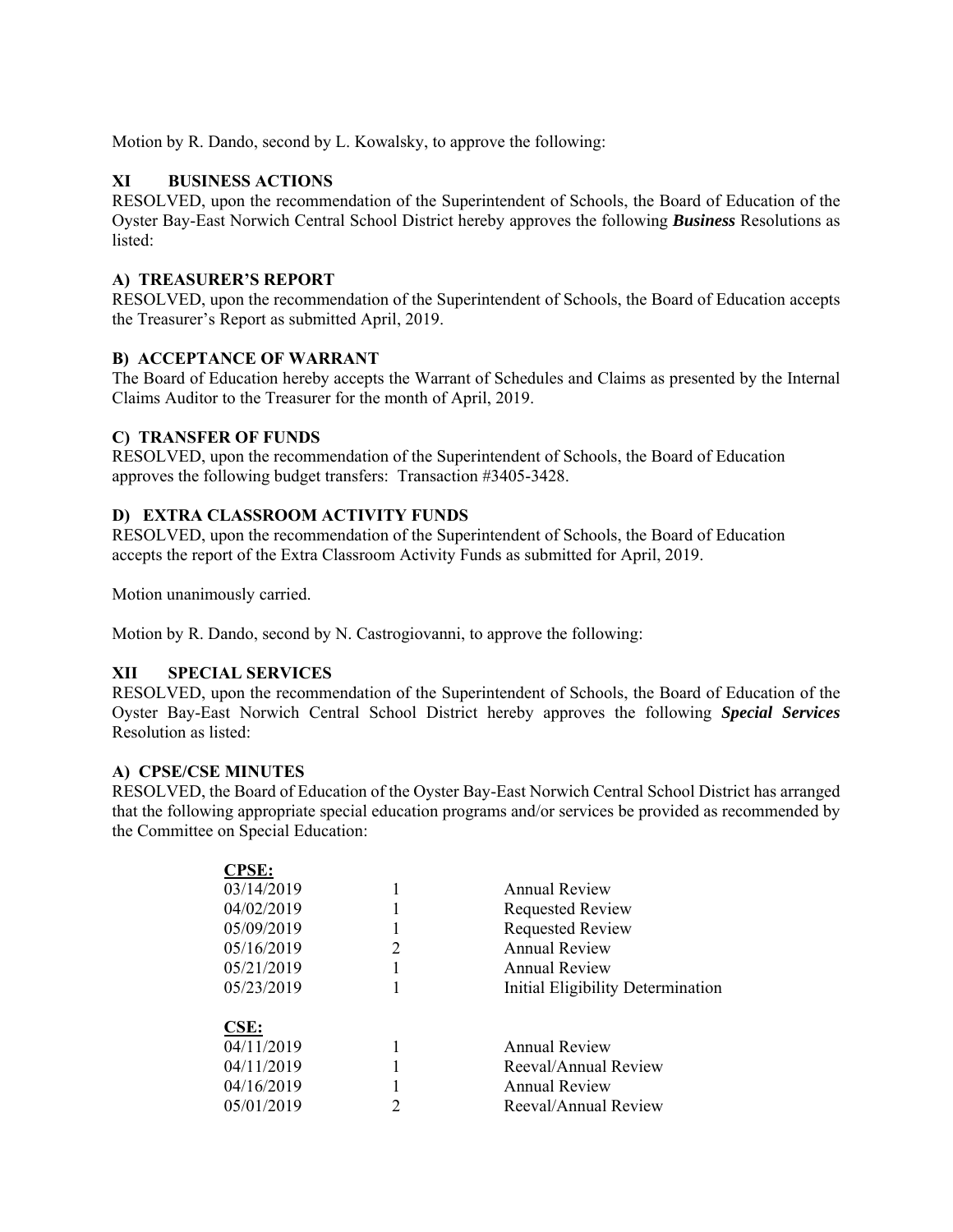| 05/02/2019 | 1              | <b>Annual Review</b>                     |
|------------|----------------|------------------------------------------|
| 05/03/2019 | 1              | Reeval/Annual Review                     |
| 05/03/2019 | $\overline{2}$ | <b>Requested Review</b>                  |
| 05/06/2019 | 3              | <b>Annual Review</b>                     |
| 05/07/2019 | $\mathbf{1}$   | <b>Annual Review</b>                     |
| 05/07/2019 | $\overline{2}$ | Initial Eligibility Determination        |
| 05/08/2019 | $\overline{2}$ | <b>Annual Review</b>                     |
| 05/08/2019 | $\mathbf{1}$   | Reeval/Annual Review                     |
| 05/09/2019 | $\mathbf{1}$   | Reeval/Annual Review                     |
| 05/09/2019 | $\mathbf{1}$   | Initial Eligibility Determination        |
| 05/09/2019 | 1              | <b>Requested Review Transfer Student</b> |
| 05/09/2019 | 3              | <b>Annual Review</b>                     |
| 05/10/2019 | $\mathbf{1}$   | <b>Requested Review</b>                  |
| 05/13/2019 | 6              | <b>Annual Review</b>                     |
| 05/14/2019 | $\mathbf{1}$   | <b>Requested Review</b>                  |
| 05/14/2019 | $\mathbf{1}$   | <b>Annual Review</b>                     |
| 05/14/2019 | $\mathbf{1}$   | Initial Eligibility Determination        |
| 05/15/2019 | 1              | <b>Annual Review</b>                     |
| 05/15/2019 | $\overline{2}$ | Initial Eligibility Determination        |
| 05/16/2019 | $\mathbf{1}$   | Initial Eligibility Determination        |
| 05/17/2019 | $\mathbf{1}$   | <b>Annual Review</b>                     |
| 05/22/2019 | $\overline{2}$ | Initial Eligibility Determination        |
|            |                |                                          |
| 504        |                |                                          |
| 05/15/2019 | 1              | <b>Annual Review</b>                     |
| 05/16/2019 | 1              | Initial Eligibility Determination        |
|            |                |                                          |

Motion unanimously carried.

Motion by R. Dando, second by L. Kowalsky, to approve the following:

### **XIII NEW BUSINESS**

RESOLVED, upon the recommendation of the Superintendent of Schools, the Board of Education of the Oyster Bay-East Norwich Central School District hereby approves the following *New Business* Resolutions as listed:

### **A) TAX ANTICIPATION NOTE RESOLUTION OF OYSTER BAY-EAST NORWICH CENTRAL SCHOOL DISTRICT, NEW YORK, ADOPTED MAY 28, 2019, AUTHORIZING THE ISSUANCE OF NOT TO EXCEED \$8,000,000 TAX ANTICIPATION NOTES IN ANTICIPATION OF THE RECEIPT OF TAXES TO BE LEVIED FOR THE FISCAL YEAR ENDING JUNE 30, 2020.**

RESOLVED BY THE BOARD OF EDUCATION OF OYSTER BAY-EAST NORWICH CENTRAL SCHOOL DISTRICT, IN THE COUNTY OF NASSAU, NEW YORK, AS FOLLOWS:

Section 1. Tax Anticipation Notes (herein called "Notes") of Oyster Bay-East Norwich Central School District, in the County of Nassau, New York (herein called "District"), in the principal amount of not to exceed \$8,000,000, and any notes in renewal thereof, are hereby authorized to be issued pursuant to the provisions of Sections 24.00 and 39.00 of the Local Finance Law, constituting Chapter 33-a of the Consolidated Laws of the State of New York (herein called "Law").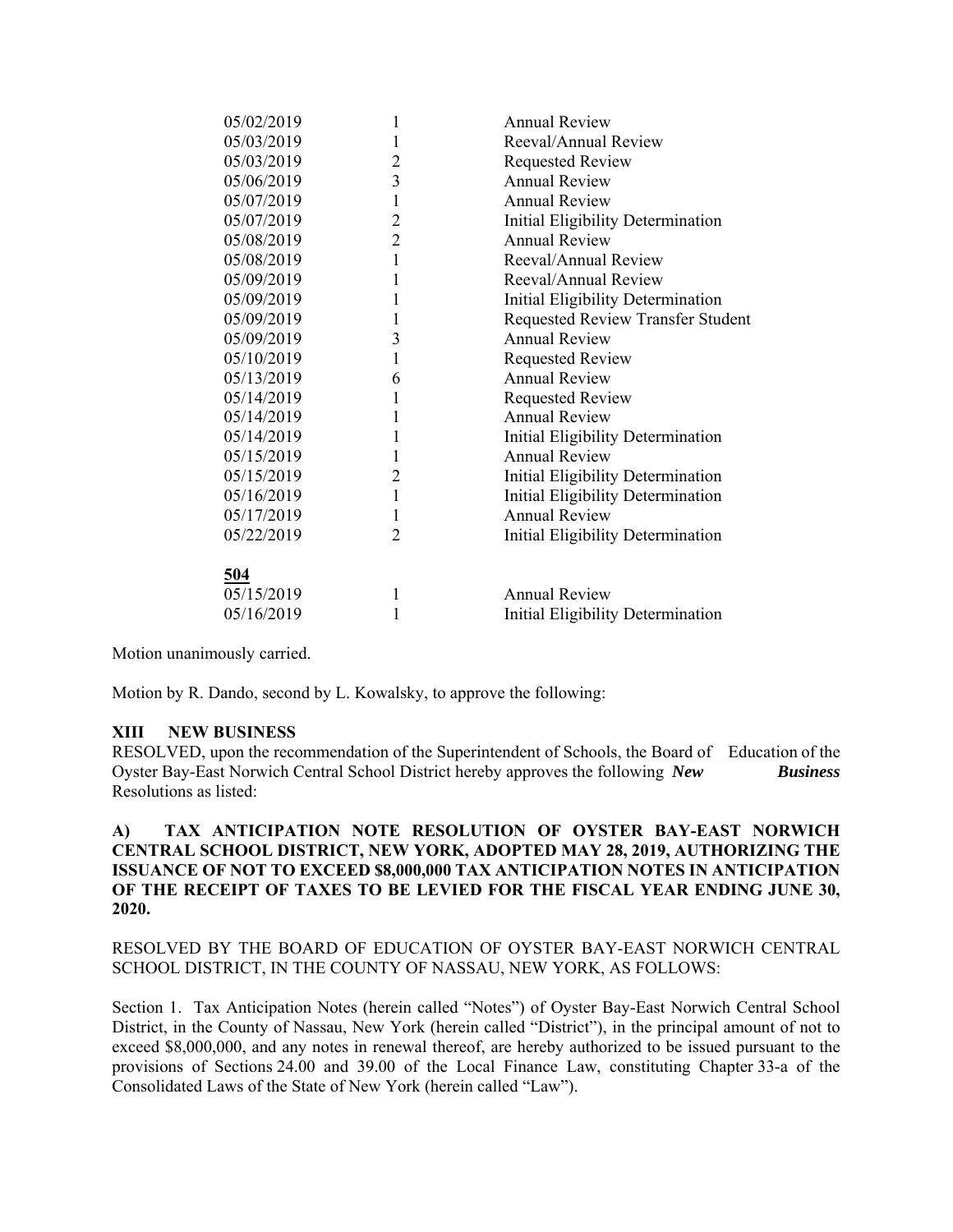Section 2. The following additional matters are hereby determined and declared:

(a) The Notes shall be issued in anticipation of the collection of real estate taxes to be levied for school purposes for the fiscal year commencing July 1, 2019 and ending June 30, 2020, and the proceeds of the Notes shall be used only for the purposes for which said taxes are levied.

(b) The Notes shall mature within the period of one year from the date of their issuance.

(c) The Notes are not issued in renewal of other notes.

(d) The total amount of such taxes remains uncollected at the date of adoption of this resolution. Section 3. The Notes hereby authorized shall contain the recital of validity prescribed by Section 52.00 of the Law and shall be general obligations of the District, and the faith and credit of the District are hereby pledged to the punctual payment of the principal of and interest on the Notes and unless the Notes are otherwise paid or payment provided for, an amount sufficient for such payment shall be inserted in the budget of the District and a tax sufficient to provide for the payment thereof shall be levied and collected.

Section 4. Subject to the provisions of this resolution and the Law, and pursuant to Sections 50.00, 56.00, 60.00 and 61.00 of the Law, the power to sell and issue the Notes authorized pursuant hereto, or any renewals thereof, and to determine the terms, form and contents, including the manner of execution, of such Notes, and to execute tax certifications relative thereto, is hereby delegated to the President of the Board of Education, the chief fiscal officer of the District.

Section 5. The Notes shall be executed in the name of the District by the manual signature of the President of the Board of Education, the Vice President of the Board of Education, the District Treasurer, the District Clerk, or such other officer of the District as shall be designated by the chief fiscal officer of the District, and shall have the corporate seal of the District impressed or imprinted thereon which corporate seal may be attested by the manual signature of the District Clerk.

Section 6. This resolution shall take effect immediately.

# **B) REQUEST FOR PROPOSAL – DISTRICT-WIDE TRANSPORTATION SERVICES**

WHEREAS, the Oyster Bay-East Norwich Central School District has solicited and received request for proposals in conjunction with District-wide transportation services, and

BE IT RESOLVED therefore that, upon the recommendation of the Superintendent of Schools, the Board of Education hereby awards the home to school transportation contract with Hendrickson Bus, Inc. for the 2019-20 school year estimated at \$3,169,404.20and authorizes the President of the Board of Education of the Oyster Bay-East Norwich Central School District to execute said agreement.

BE IT RESOLVED therefore that, upon the recommendation of the Superintendent of Schools, the Board of Education hereby awards the summer special education transportation contract with Hendrickson Bus, Inc. for the 2019-20 school year estimated at \$94,980.00, and authorizes the President of the Board of Education of the Oyster Bay-East Norwich Central School District to execute said agreement.

BE IT RESOLVED therefore that, upon the recommendation of the Superintendent of Schools, the Board of Education hereby awards the athletic trip transportation contract with Hendrickson Bus, Inc. for the 2019-20 school year estimated at \$145,800.00, and authorizes the President of the Board of Education of the Oyster Bay-East Norwich Central School District to execute said agreement.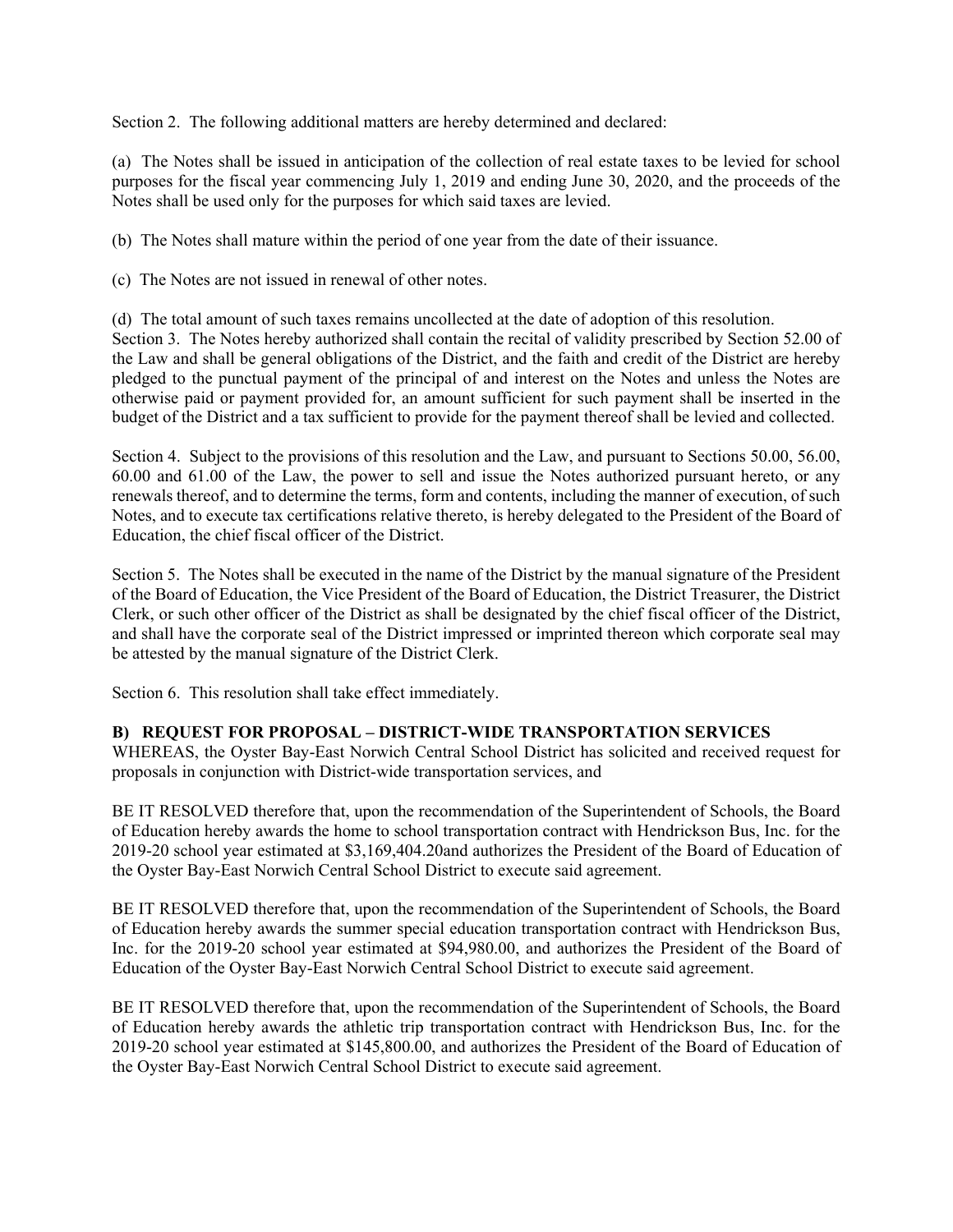BE IT RESOLVED therefore that, upon the recommendation of the Superintendent of Schools, the Board of Education hereby awards the field trip transportation contract with Hendrickson Bus, Inc. for the 2019- 20 school year estimated at \$64,400.00, and authorizes the President of the Board of Education of the Oyster Bay-East Norwich Central School District to execute said agreement.

## **C) TEACHERS RETIREMENT SYSTEM RESERVE FUND**

WHEREAS, Section 6-r of the New York State General Municipal Law was amended to allow schools districts that participate in the New York State Teachers' Retirement System to establish a sub-fund within its retirement System and/or offset all or a portion of the amount deducted from the moneys apportioned to the school district from the State for the support of common schools pursuant to Education Law 521; and

WHEREAS, the Oyster Bay-East Norwich School District participates in the New York State Teachers' Retirement System; and

WHEREAS, the Oyster Bay-East Norwich School District established a retirement contribution reserve fund on June 30, 2005 entitled Oyster Bay- East Norwich Central School District Retirement Contribution Reserve.

NOW BE IT RESOLVED that the Board of Education of the Oyster Bay East Norwich School District hereby establishes a sub-fund entitled the Oyster Bay- East Norwich School District Retirement Contribution Reserve TRS Sub-Fund, within its retirement contribution reserve fund, subject to the requirements of New York State Municipal Law Section 6-r effective immediately.

## **D) AUTHORIZATION TO REAFFIRM RESERVE ACCOUNTS**

RESOLVED, upon the recommendation of the Superintendent of Schools, the Board of Education herby reaffirms the authorization for the following reserve accounts as prescribed under General Municipal Law and/or Education Law; Reserve for Employee Benefits and Accrued Liabilities; Reserve for Retirement Contributions, Insurance Reserve, and Capital Reserve.

BE IT FURTHER RESOLVED: that the Board of Education authorizes the funding of these reserves for the fiscal year ending June 30, 2019 as follows: Reserve for Employee Benefits and Accrued Liabilities not to exceed \$2,500,000; Reserve for Retirement Contributions not to exceed \$3,500,000; Retirement Contribution Reserve TRS Sub-fund not to exceed \$500,000; Insurance Reserve not to exceed \$400,000; Unemployment Reserve not to exceed \$200,000; Capital Reserve not to exceed \$10,000,000; and Capital Reserve for Technology not to exceed \$10,000,000. Final Amounts to be placed into each reserve will be determined upon final closing documents and reviewed by the District's External Audit Firm.

# **E) HEALTH AND WELFARE SERVICES AGREEMENT CONTRACT – NON PUBLIC SCHOOL ATTENDEES**

RESOLVED, upon the recommendation of the Superintendent of Schools, the President of the Board of Education of the Oyster Bay – East Norwich Central School District is authorized to sign a Health and Welfare Services agreement with the South Huntington Union Free School District for the purpose of having the South Huntington Union Free School District provide the Health and Welfare services to students residing in Oyster Bay – East Norwich and attending non-public schools located in South Huntington, as per Section 912 of the Education Law, for the 2018-19 school year.

St. Anthony's 17 @ \$864.45

Total: \$14,695.65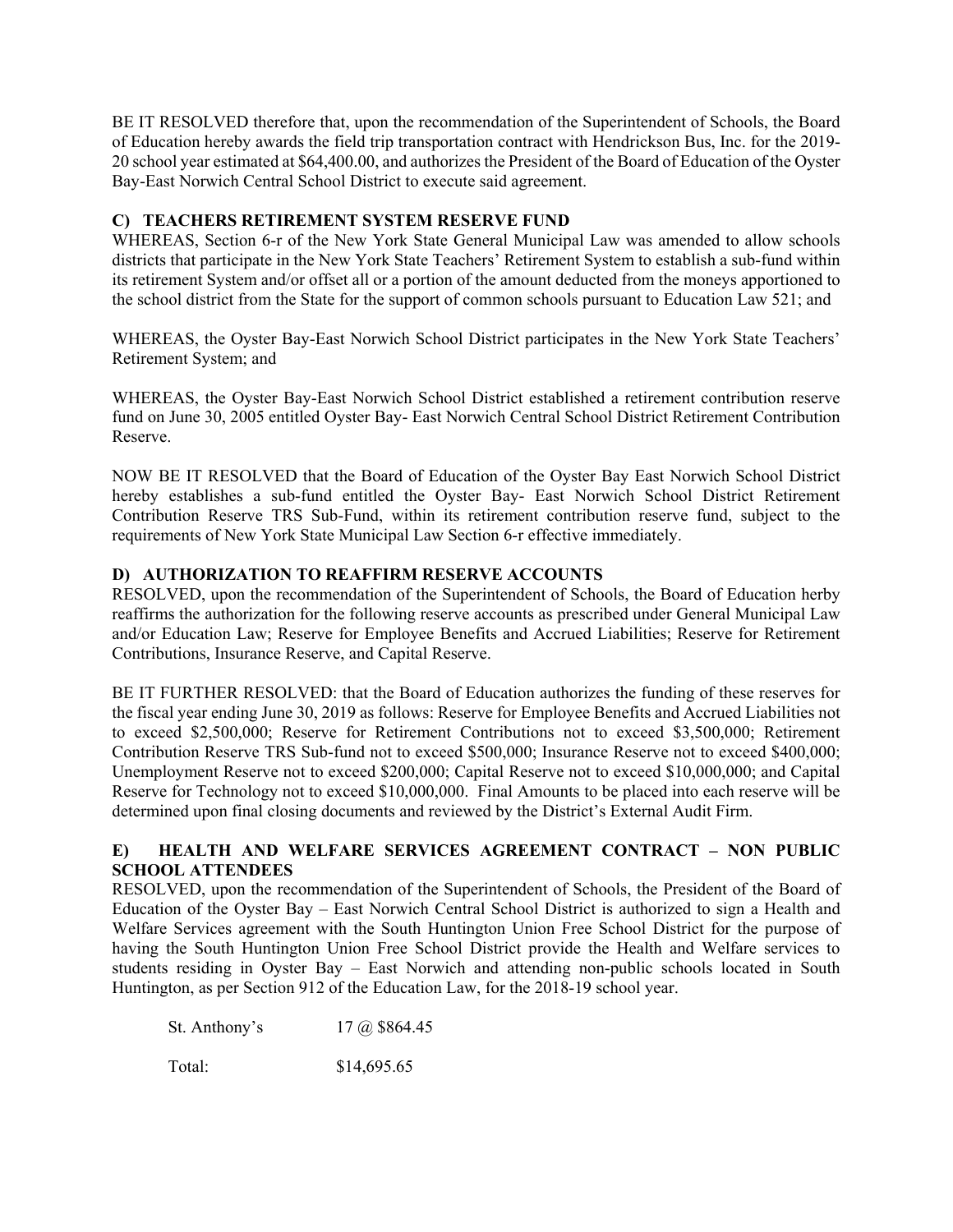# **F) HEALTH AND WELFARE SERVICES AGREEMENT CONTRACT – NON PUBLIC SCHOOL ATTENDEES**

RESOLVED, upon the recommendation of the Superintendent of Schools, the President of the Board of Education of the Oyster Bay – East Norwich Central School District is authorized to sign a Health and Welfare Services agreement with the Westbury Union Free School District for the purpose of having the Westbury Union Free School District provide the Health and Welfare services to students residing in Oyster Bay – East Norwich and attending non-public schools located in Westbury, as per Section 912 of the Education Law, for the 2018-19 school year.

Holy Child Academy 2 @ \$968.59

Total: \$1,937.18

## **G) CONTRACT/DRIVER EDUCATION INSTRUCTION**

RESOLVED, based upon the recommendation of the Superintendent of Schools, the President of the Board of Education is authorized to sign a July 1, 2019 – June 30, 2020 agreement with the East Meadow Driving School to provide driver education as a self-sustaining program.

### **H) CLINICIAN FOR WIND ENSEMBLE AND CHORAL CLINIC**

RESOLVED, upon the recommendation of the Superintendent of Schools, the Board of Education approves the following individual at a flat rate of \$300 to be the Clinician for a Wind Ensemble and Choral Clinic with the OBHS Wind Ensemble and the high school choir:

Lisa Williamson

# **I) ACCOMPANIST FOR CHORAL CLINIC**

RESOLVED, upon the recommendation of the Superintendent of Schools, the Board of Education approves the following individual at a flat rate of \$75 to be the accompanist for the rehearsal on May  $21<sup>st</sup>$  and Choral Clinic on May  $23^{\text{rd}}$ :

Susanna Tillu

### **J) CONSULTANT CONTRACTS/ANCILLARY AND RELATED SPECIAL EDUCATION SERVICES**

RESOLVED, based upon the recommendation of the Superintendent of Schools, the President of the Board of Education is authorized to sign 2019-2020 consultant agreements with the following vendors to perform special education related services as needed. Providers submitted proposals as part of a cooperative request for proposal process (RFP). Vendors will be selected based on rate, continuity of service and overall availability.

| Achieve and Beyond                       | Metro Therapy                            |
|------------------------------------------|------------------------------------------|
| All About Kids                           | Mill Neck Interpreter Service            |
| Alternative Tutoring, Inc.               | Millennium Childrens Therapy             |
| Blue Sea                                 | Natural Support Inc.                     |
| <b>Brookville Center</b>                 | Navon, Dr. Richard                       |
| Corinthian Therapy Management            | North Shore Speech- Language Association |
| <b>Creative Tutoring</b>                 | Northwell Health Partners                |
| Development Disabilities Institute, Inc. | NY Therapy Placement Center              |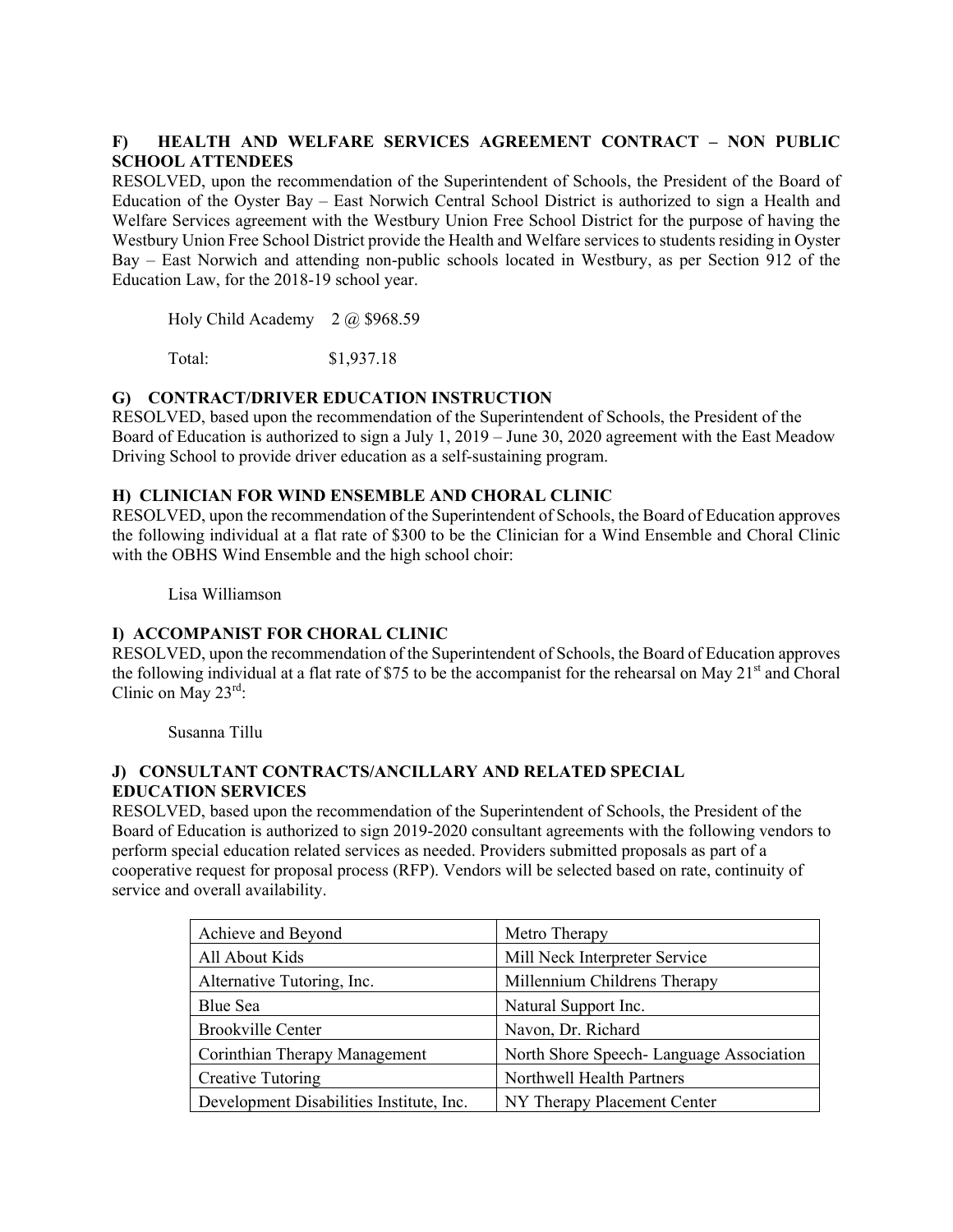| Dr. Donna Geffner                        | Pamela O'Brien                         |
|------------------------------------------|----------------------------------------|
| East Norwich Therapeutic                 | <b>Positive Behavior Service</b>       |
| EL US, L.L.C.                            | <b>Sandy Ramos</b>                     |
| Gayle Kligman                            | SCO Family of Services/Madonna Heights |
| Harmony Heights                          | South Oaks Hospital                    |
| Health Service Group                     | St. James Tutoring, Inc.               |
| <b>Helping Hands</b>                     | Summit School                          |
| Horizon Health Care                      | Syosset Home Tutoring, Inc.            |
| I Solomon                                | Tiegerman                              |
| <b>Island Speech Pathology</b>           | Tinagero, SLP, PC                      |
| Judge Rotenberg Educational Center, Inc. | <b>Tracey Kellner</b>                  |
| Long Island Tutorial Service             | Tutoring Services of Long Island       |
| Marion K. Salomon                        | <b>UCP</b> of Suffolk                  |
| Marra & Glick Applied Behavior Analyst   | Variety Child Learning Center          |
| Casey Masalehdani                        | West Hills Academy                     |

## **K) DISTRICT-WIDE SCHOOL LUNCH PRICES 2019-20**

WHEREAS, the District seeks to improve current school lunch offerings and attract multiple bidders for the food service program contract; and

WHEREAS, this represents a \$0.25 increase, the first increase in student prices since the 2011-12 school year.

NOW BE IT RESOLVED, upon the recommendation of the Superintendent of Schools, the President of the Board of Education of the Oyster Bay – East Norwich Central School District hereby authorizes the following prices for Type-A lunches served at the following locations for 2019-20:

| Theodore Roosevelt     | \$2.15 |
|------------------------|--------|
| James Vernon           | \$2.25 |
| Oyster Bay High School | \$2.50 |

### **L) ADOPTION OF POLICIES**

RESOLVED, upon the recommendation of the Superintendent of Schools, the Board of Education of the Oyster Bay-East Norwich Central School District hereby adopts the following policies:

| <b>Revised</b> |                                        |
|----------------|----------------------------------------|
| 5620           | <b>Fixed Asset Accounting</b>          |
| 5630           | Smoking                                |
| 5640           | <b>School District Records</b>         |
| 5651           | School Safety Plans and Teams          |
| 5659           | Use of Surveillance Cameras            |
| 5670           | Student Wellness                       |
| 5675           | <b>Grading Systems</b>                 |
| 5710           | <b>Student Transportation Services</b> |
|                | Consolidated the following policies:   |
|                | <b>Transportation Program</b><br>5710  |

5720 Eligibility for Bus Transportation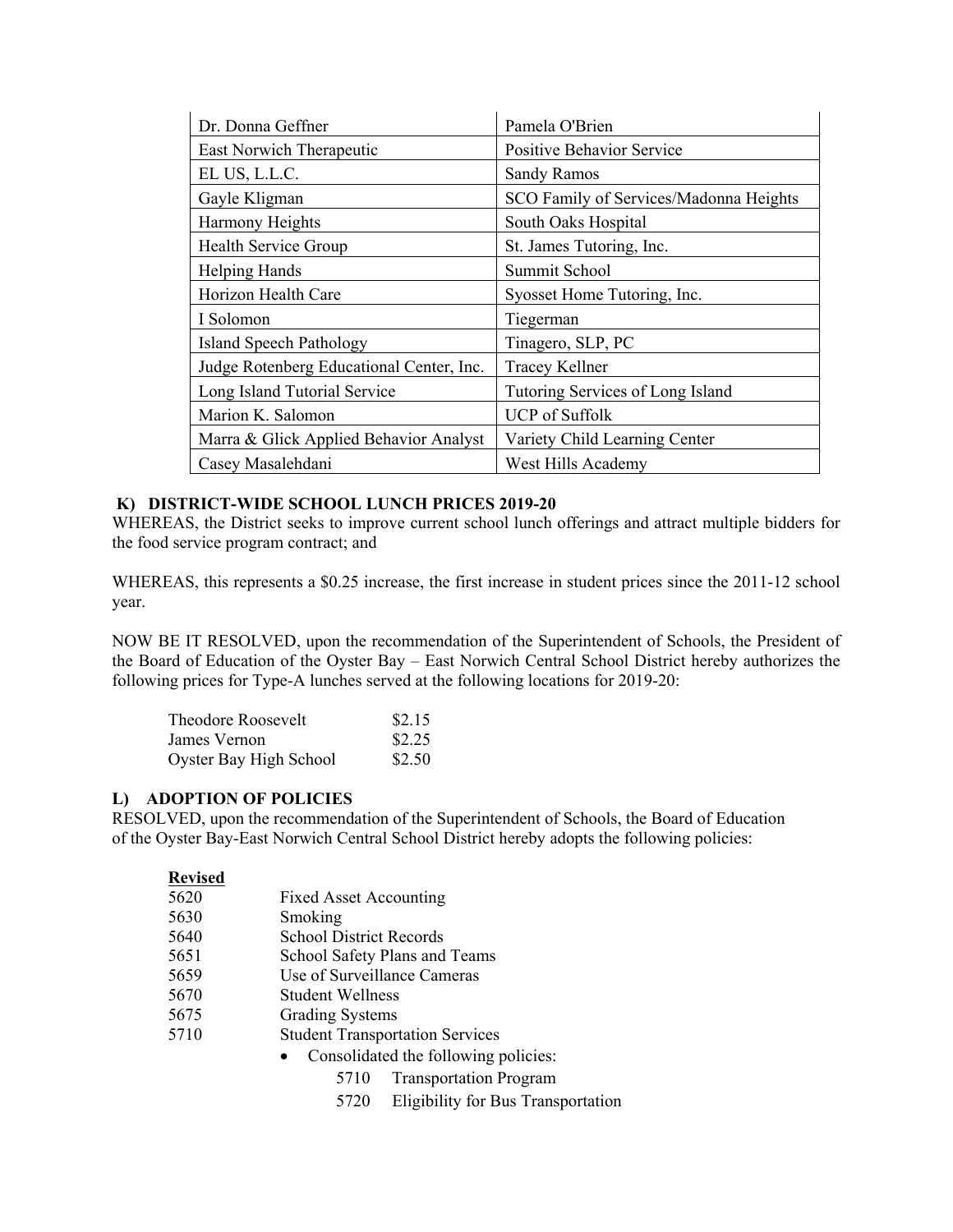#### 5730 Transportation of Students

- 5731 Idling of School Buses
- 5740 Drug and Alcohol Testing of School Bus Drivers and Other Safety-Sensitive Employees
- 7223 Calculation of GPA
- 7310 Code of Conduct
	- Consolidated the following policies:
		- 3210 Visitors to the School
		- 3410 Code of Conduct on School Property
		- 7310 School Conduct and Discipline
		- 7311 Loss or Destruction of District Property or Resources
		- 7312 Suspension of Students
		- 7320 Alcohol, Tobacco, Drugs and Other Substances (Students)
		- 7330 Searches and Interrogations
		- 7340 Bus Rules and Regulations
		- 7360 Weapons in School and the Gun-Free Schools Act
		- 7371 Hazing of Students
		- 7560 Trespassing on School Grounds
- 7510 Student Health Services

### **M) REJECTION OF BIDS – VERNON PROJECTS**

WHEREAS, the Oyster Bay-East Norwich Central School District has solicited and received sealed bids for voter-approved capital improvements,

BE IT RESOLVED therefore that, upon the recommendation of the Superintendent of Schools, the Board of Education of the Oyster Bay-East Norwich Central School District hereby rejects bid proposals opened on April 17, 2019 as listed below in the best interests of the District and the public in making economical use of public moneys:

BASE BID GC-1: Maintenance Building BASE BID GC-3: Maintenance Building & New Field House (Combined)

#### **N) AWARD OF BID – VERNON FIELD HOUSE**

WHEREAS, the Oyster Bay-East Norwich Central School District has solicited and received bids in conjunction with the James H. Vernon School field house, and

BE IT RESOLVED therefore that, upon the recommendation of the Superintendent of Schools, the Board of Education of the Oyster Bay-East Norwich Central School District hereby accepts the following bid proposal and awards the respective purchase contract to the following bidder:

Total Construction Corp. 290 McGuinness Boulevard Brooklyn, NY 11222 Base Bid No. GC-2: General Construction \$276,500

**Total Award \$ 276,500** 

### **O) TRANSLATOR FOR 2019 STATE ASSESSMENTS AND REGENTS**